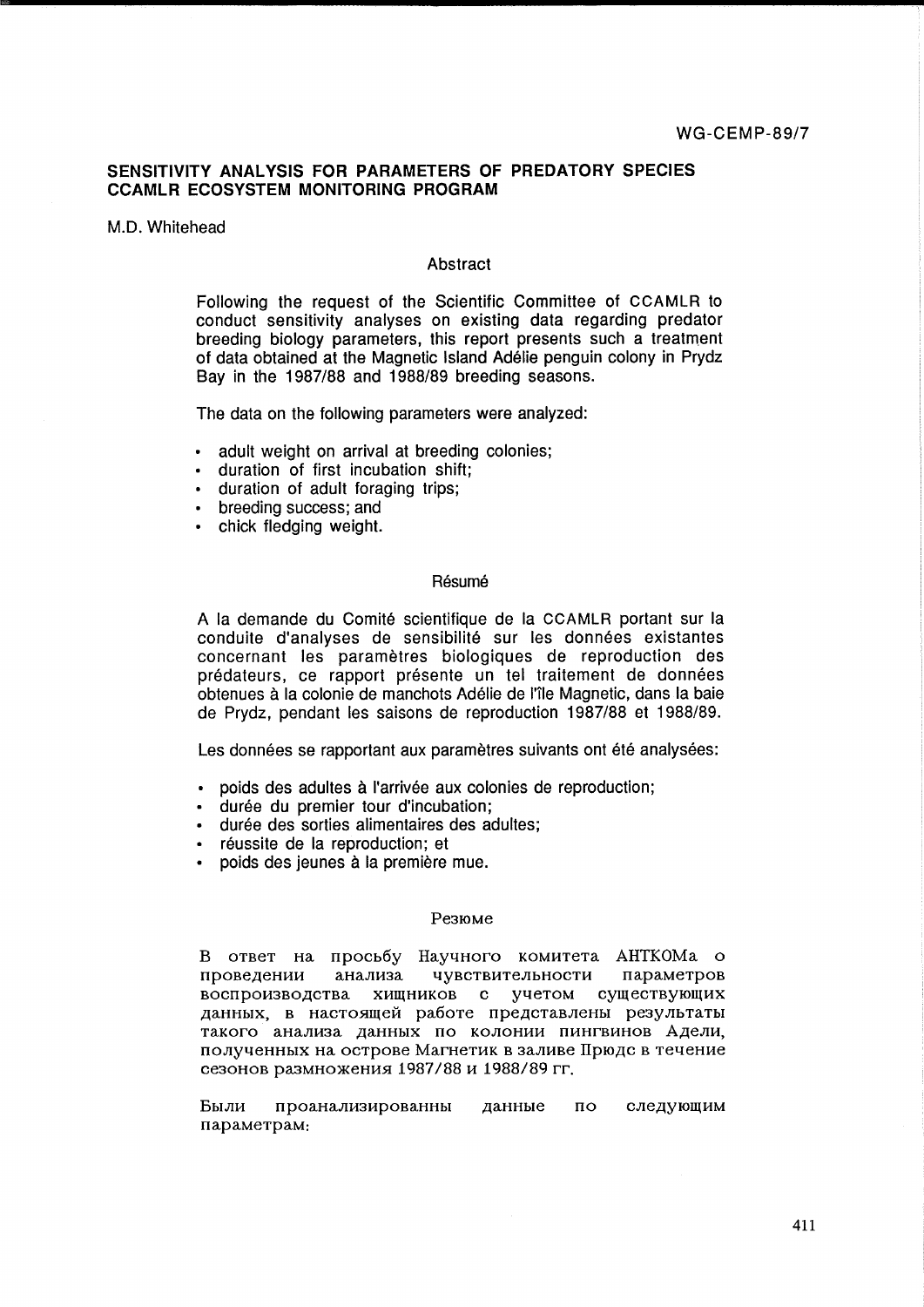- вес взрослых особей по прибытии в гнездовую колонию;
- продолжительность первой инкубационной смены;
- продолжительность периодов кормления взрослых особей;
- репродуктивный успех; и
- вес птенцов при оперении.

# Resumen

Siguiendo la solicitud hecha por el Comite Cientifico de la CCRVMA para conducir analisis de sensibilidad en los datos ya existentes con relación a los parámetros biológicos de reproducción de los depredadores, este informe presenta tal tratamiento de datos obtenidos en las colonias de pingüinos Adelia en la Isla Magnetic, Bahfa de Prydz, durante las temporadas reproductivas de 1987/88 y 1988/89.

Se analizó la información de los siguientes parámetros :

- peso del ejemplar adulto a la lIegada a la colonias de reproducci6n;
- duración del primer turno de incubación;
- duraci6n de los viajes de alimentaci6n como adulto;
- éxito en la reproducción; y
- peso del polluelo al emplumaje.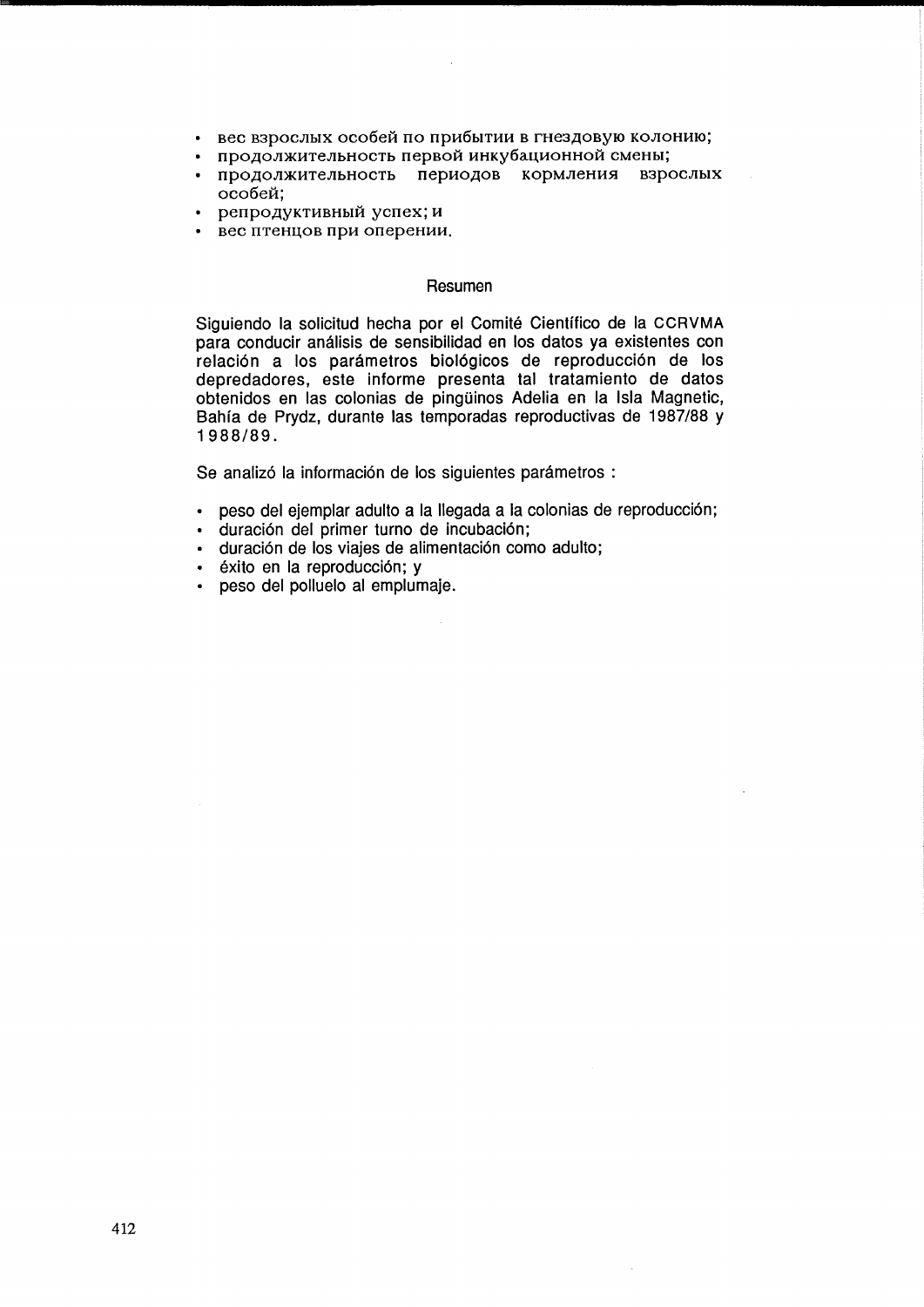# 1 . INTRODUCTION

Since the establishment of the Biological Investigation of Marine Antarctic Systems and Stocks (BIOMASS) program, vertebrate predators have been considered potentially useful environmental monitors, assuming that their populations are sensitive to conditions within their foraging ranges (e.g. BIOMASS, 1982).

This interest in the use of vertebrate predators in environmental monitoring continued in discussions of the Commission for the Conservation of Antarctic Marine Living Resources (CCAMLR) and its Scientific Committee (SC-CAMLR). In 1988 this culminated in the publication by the Working Group for the CCAMLR Ecosystem Monitoring Program (WG-CEMP) of a handbook entitled Standard Methods for Monitoring Parameters of Predatory Species (CCAMLR, 1988).

This booklet summarized the parameters recommended for monitoring studies of penguins and seals. Previous meetings of CCAMLR had identified a range of breeding biology parameters likely to be sensitive to perturbations in the marine environment, which could act as indicators of marine conditions when monitored annually. A few species were deemed most likely to be useful in this capacity, based on their population sizes and accessibility, and on their likelihood of reflecting fluctuations within the krill-based ecosystem. Species identified included the Adélie penguin (Pygoscelis adeliae).

The monitoring methods which seemed the most likely to yield useful results were selected for each identified species. The methodology proposed is in many cases based on few data. It is important therefore to determine whether the scope and precision of the observations are sufficient to monitor the vertebrate population parameters of interest with acceptable reliability.

To comment on the suitability of the sampling methodologies proposed, it is necessary to have an idea of some characteristics of the data generated; most importantly, the degree of variance around the mean. While data sets can be simulated, and variances estimated if no real data exist, the use of actual data with 'real' variance enables estimates of required sample sizes for specified detection capabilities to be made with greater confidence. This was recognised by the Scientific Committee (SC-CAMLR-VII, paragraph 5.22 (i) and (ii)) and led to the instructions for sensitivity analysis set out by the CCAMLR Secretariat and Convener of CEMP.

This report summarizes some preliminary data on various Adelie penguin breeding biology parameters, collected at the Magnetic Island colony in Prydz Bay (68°33'S, 77°54'E) in the 1987/88 and 1988/89 breeding seasons.

Though assessed and presented under the parameter headings given by CCAMLR (1988), it should be realised that differences did exist between methods of data collection recommended for the Ecosystem Monitoring Program (CCAMLR,1988) and those used for the analysis in this report. In most instances the data were collected in conjunction with other research programs with their own specific aims. The characteristics of the data upon which the subsequent 'sensitivity' analyses are based are described in the following section.

# 2. DATA ACQUISITION AND CHARACTERISTICS

# 2.1 Parameter A1 - Weight on Arrival at Breeding Colonies

This parameter is considered likely to reflect pre-breeding season conditions within the penguins foraging range. The CEMP Standard Methods Sheets (CCAMLR, 1988)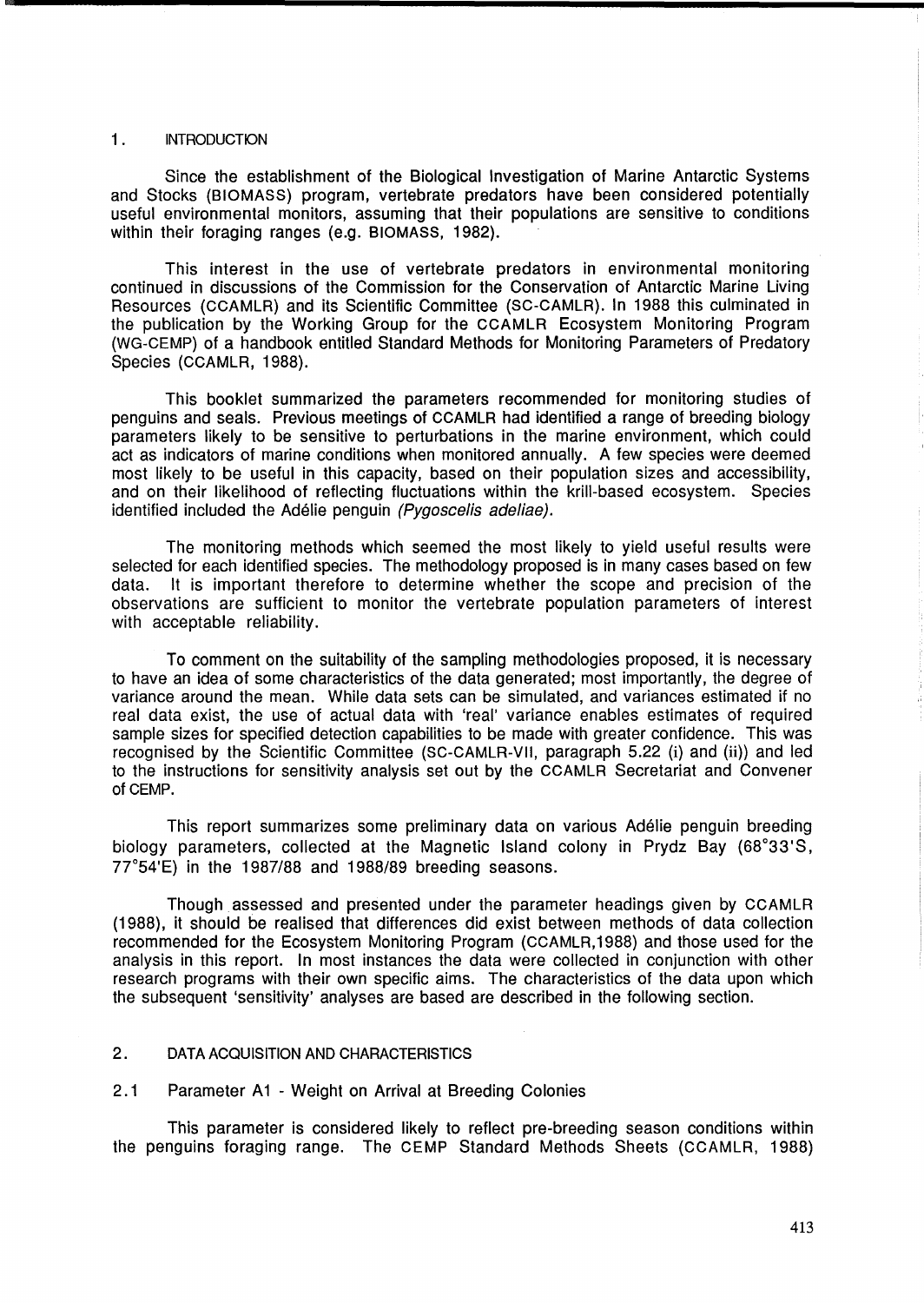recommend the capture and weighing of between 50 and 75 (depending on whether sex can be determined) adults every five days during the occupation period.

The data presented here are based on the weighing of 100 unsexed adults on 17 October 1987 and again on the 17 October 1988. Adults were captured as they moved across the sea-ice toward their colonies, and weighed to the nearest 25 g.

The distribution of the data did not differ significantly from normality in either year (Kolmogorov-Smirnov one-sample test  $(K-S)$ ;  $z=0.037$ ,  $p=0.354$  and  $z=0.071$ ,  $p=0.239$ for 1987 and 1988 respectively). The means and variances of the data were similar for both years (Figures 1a and 1b) and sample size analysis was based on the 1987 data.

# 2.2 Parameter A2 - Length of the First Incubation Shift

The length of the first incubation shifts has been shown to be very closely related with Adelie penguin breeding success (Davis, 1982). This parameter is considered likely to be sensitive to variable food availability during the foraging trip of the incubating bird's partner. The CEMP Standard Methods Sheets (CCAMLR, 1988) recommend that 100 nests be monitored daily and the length of the first incubation shift by both members of the pair be recorded.

I recorded attendance of a sample of male and female Adelie penguins at two colonies on Magnetic Island. Checks of marked nests were made every two days, and the presence of either male or female recorded. The length of the first incubation shift was recorded for both male and female of 26 pairs, and male only at an additional 31 nests, at the Turner colony. At the East colony, length of the first incubation shift was recorded for both male and female of 79 pairs, and male only at an additional 22 nests. Length of incubation shift was calculated assuming that changeovers occurred midway between observation periods.

Distribution of data on first incubation shift length did not differ significantly from normality for either sex at either study colony  $(K-S; p > 0.120$  in all cases) (Figures 2a to 2d). There was no significant difference between the study colonies in length of either male or female first incubation shifts  $(t=0.261, p=0.791$  and  $t=0.880, p=0.615$ respectively), so data from each colony were pooled, and sensitivity analyses conducted for each sex. Pooled data did not differ significantly from normality for either males (K-S;  $z=0.088$ ,  $p=0.134$ ) or females (K-S;  $z=0.133$ ,  $p=0.086$ ) (Figures 2e and 2f).

# 2.3 Parameter AS - Duration of Foraging Trips

This parameter is considered sensitive to the availability of food during the foraging trip. The CCAMLR Standard Methods Sheets indicate that changes in this parameter can only be satisfactorily detected by precise monitoring of adult attendance patterns using radio transmitters and a continuous scanning receiver/logger.

Data collected for this study were from direct observation of two study colonies at Magnetic Island. At the Turner colony, 21 nests were monitored and at the East colony, 68 nests were monitored. Nest sites were visited daily and the attendance of either adult of the pair recorded. Foraging trip length was calculated assuming that changeover occurred midway between observation periods. This strategy was only effective until the end of the guard-stage, after which time both parents began to feed simultaneously, and colony attendance could not be monitored without 24 hour watches or automatic recording devices.

The data used here were the estimated foraging trip lengths of the first post-hatching (of first egg) foraging trip for each nest site. At the Turner colony this comprised nine male and 12 female foraging trips, and at the East colony it comprised 36 male and 32 female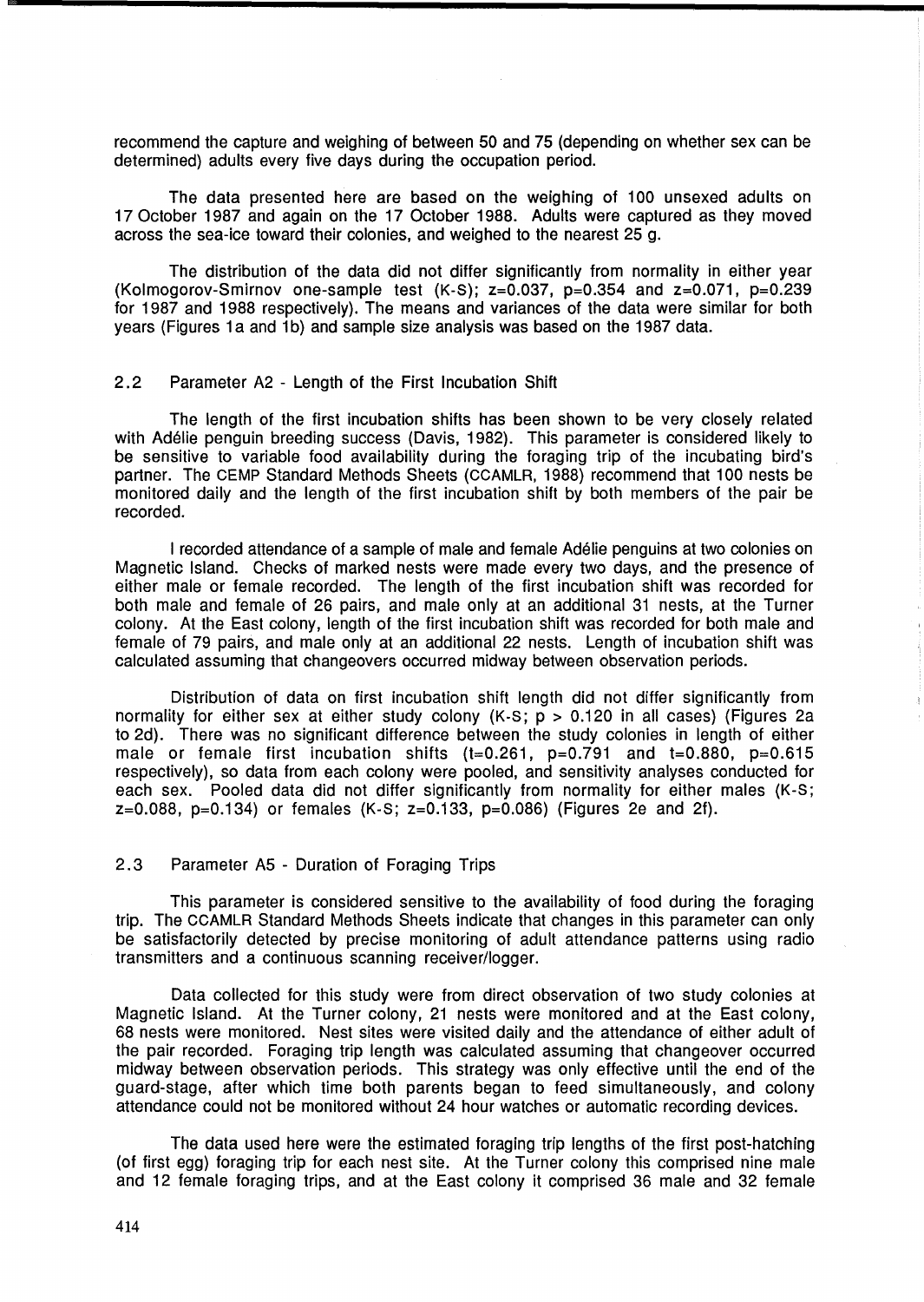foraging trips. Foraging trips are relatively short during early chick rearing, so detection of fluctuation in this parameter at this stage may require larger sample sizes (but more importantly more frequent sampling), than when trips are longer. There was no significant difference between estimated length of foraging trips for either sex at either location (ANOVA; F=0.747, p=0.527), so data were pooled for sensitivity analysis. Although the distribution of these data did differ significantly from normality  $(K-S: z=0.219, p=0.019)$ (Figure 3), it was used for the sensitivity analysis.

# 2.4 Parameter A6 - Breeding Success

This parameter probably reflects the perturbations in food availability integrated over an entire breeding season. The CEMP Standard Methods Sheet suggests that three separate counts be made of adults and/or chicks in study colonies, so that a measure of the variation in counting accuracy may be obtained. It recommends counting a sample of discrete colonies from the entire breeding site, though not as replicates.

In this study, adults and chicks at four colonies on Magnetic Island were counted, however, replicated data (from independent counters) were only available for chick counts. Between three and five independent counts were made of the number of chicks surviving in these study colonies in late January (Table 1). As sample sizes were small ( $n \leq 5$  in all cases), the distribution of the data were not examined. Sensitivity analyses were conducted on data from colonies 3 and 4.

# 2.5 Parameter A7 - Fledging Weight

It is suggested that the weight of chicks at fledging in any particular season may reflect food availability over the whole of that season. WG-CEMP recommends that 100 fledglings be weighed every five days during the fledging period.

Chicks fledging from the Magnetic Island colony were weighed daily from the commencement of fledging (early February) in the 1987/88 season until 21 February 1988, when the author departed the area. This period encompassed the majority of the fledging period. Chicks were weighed (to the nearest 25 g) as they milled around the waters edge, marked with dye and released.

These data were pooled into five-day periods. The frequency distribution of each data set corresponded closely with normality  $(K-S; p > 0.235$  in all cases)(Figures 4a to 4d) and the mean fledging weights of the four sequential fledging periods were not significantly different (ANOVA;  $F=1.782$ ,  $p=0.150$ ), so data were pooled for sensitivity analysis. The frequency distribution of the combined data set conformed closely with normality (K-S; z=0.037, p=0.278) (Figure 4e).

There was clearly discrepancy between the methods stipulated for CEMP data (CCAMLR data) and the data upon which the analyses in this report were based. In some cases our methods were about as rigorous as those required by the CEMP (e.g. parameters A1, A7), while in others they were not (e.g. parameter A5). As a result, the variances upon which the sensitivity analyses were based were not always representative of the variances had the data been collected according to the CEMP. This should be taken into account when considering the recommended sample sizes.

# 3. SAMPLE SIZE (='SENSITIVITY') ANALYSES

From these data it is possible to decide what sample size would be necessary if we wished to detect a true fluctuation in the mean of any of these parameters, at some stipulated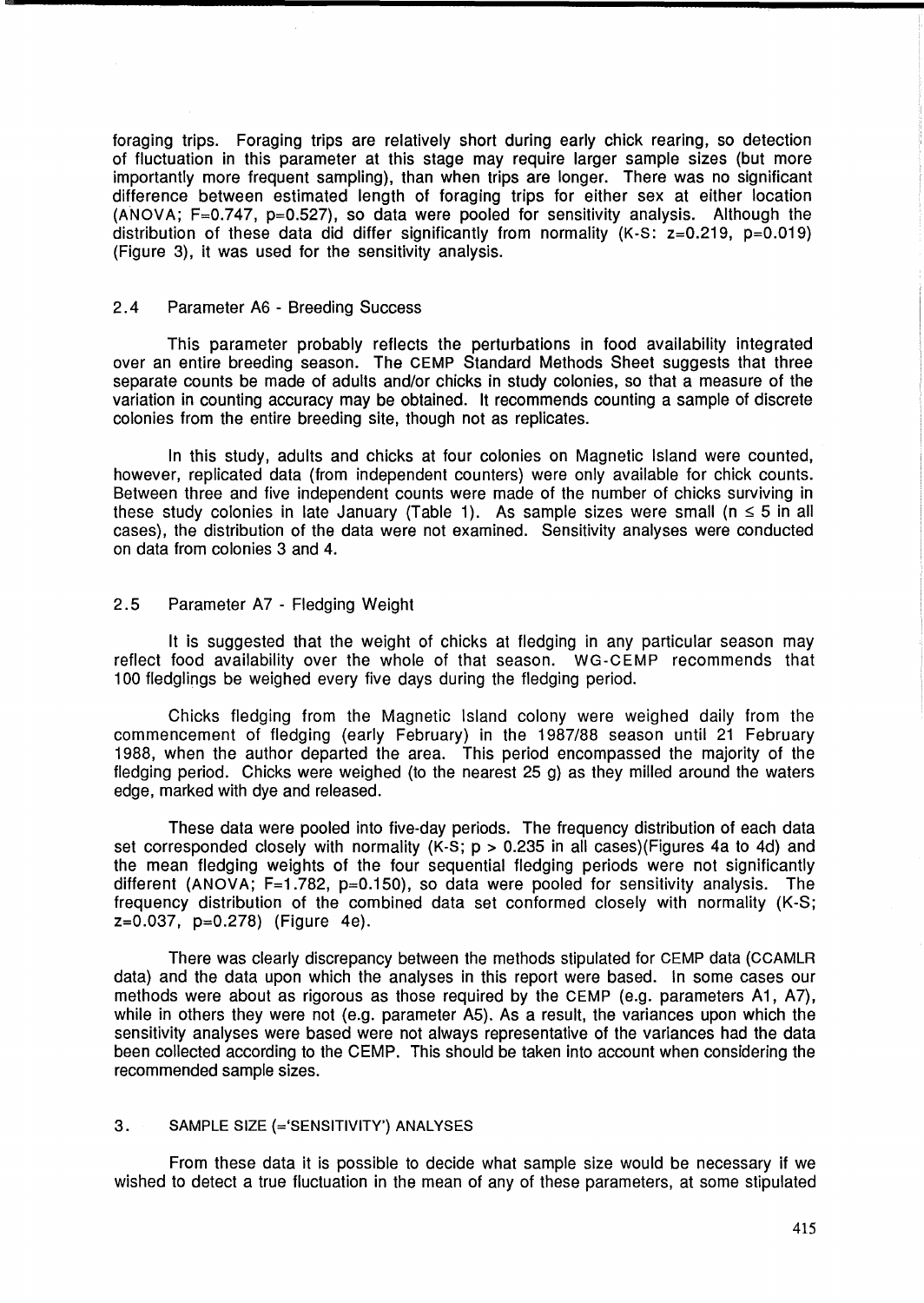significance level, with a specified probability of the significance being found. It is important to realize that such an analysis of the data presented here gives an indication of the sample size necessary to detect a given parameter fluctuation if the data collected have a variance the same as that upon which the sensitivity analysis was based. If a sampling methodology different to that used here was employed, the variance would be effected, and the necessary sample size would be different. These data do however give an indication of real variance and allows fairly realistic estimates of sample size.

The appropriate formula for calculating the necessary sample size to detect a given 'true' difference between means is:

$$
n \ge 2 (sd/\Delta)^2 \{ t_{a,[v]} + t_{(1-P,[v]} \}^2
$$

- where  $n =$  the required sample size (samples per year per site)
	- $\mathbf{S}$   $\mathbf{S}$  = true standard deviation
	- $\Delta$  = the smallest true difference that is desired to detect
	- $v =$  degrees of freedom for error in the ANOVA or t-test  $[v=r(n-1)]$ , where r is the number of years or replicates]
	- $a =$  significance level (i.e. probability of rejecting a true null hypothesis of no difference among years)
	- P  $=$  desired probability that a difference will be found if it is large as  $\Delta$ (P is the statistical power)
	- $t_{a,[v]}$  = value from a two-tailed t-table with v degrees of freedom and corresponding to probability a, and
	- $t_{2(1-P),[v]}$  = value from a two-tailed Student's t-table with v degrees of freedom and corresponding to probability 2(1-P)

(Sokal and Rohlf, 1981)

This equation is solved iteratively, and calculations of the necessary sample sizes for detecting differing degrees of change in the mean, at different levels of statistical significance and power are given for these various parameters in the Tables 2 to 7. The effect of number of years of sampling on the required sample size is also considered.

### 4. SUMMARY

Before continuing field work aimed at providing monitoring information it is important to assess with whatever data available the degree of annual variation in these breeding biology parameters. This will assist in deciding the minimum change in any parameter that it is desirable to be able to detect. Some information has recently become available in this respect (see Croxall et al., 1988) and should be considered as future monitoring strategies are considered. With information such as that provided in this report it is possible to then decide on the sample sizes required to detect changes in specific parameters.

The development of annual indices for each parameter, on which to base comparisons, was discussed in the "Instructions for the Preparation of Sensitivity Analyses" provided by CCAMLR. For monitored parameters that give five-day running means (Parameters A1, A5 and A7), it is suggested that the annual index derived should reflect the importance of each five-day period in calculation of the annual mean. In this report, the only parameter for which data were collected over five-day periods was Parameter A7 (fledging weight). As no significant difference was detected among five-day periods, the mean value from randomly weighed fledglings or from a single five day period will probably serve as a suitable annual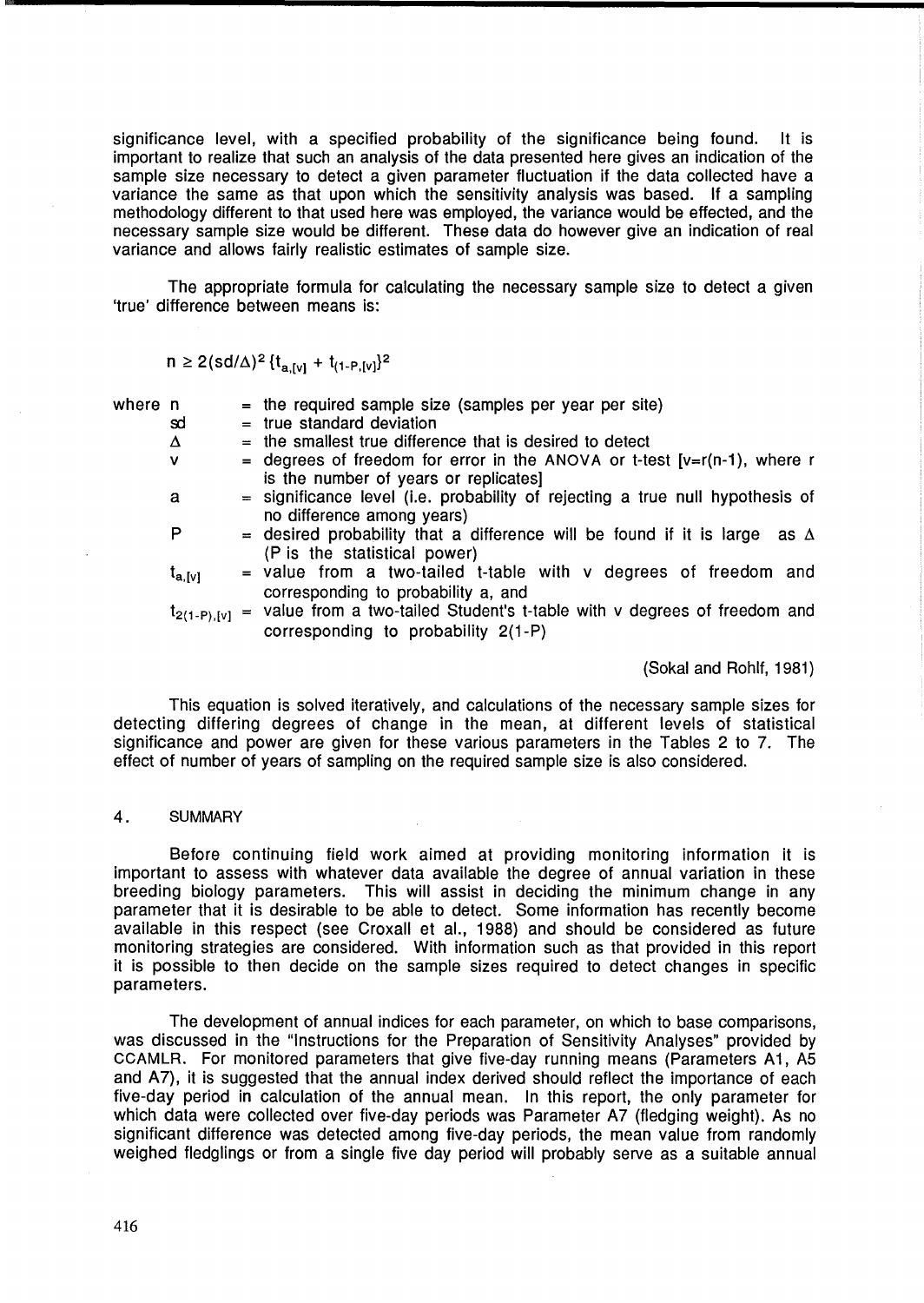index. Further data and analysis is required before a suitable annual index for the other two parameters in this category can be decided.

For Parameters A2 and A6 the suggested annual index upon which to base comparisons was the mean of the data. This was the basis of the sensitivity analysis for these two parameters in this report and is the obvious index to use.

The sensitivity analyses presented here provide those sample sizes for arbitrarily chosen levels of fluctuation, however, the variances of the parameters themselves will enable calculation for any desired level of detection.

## ACKNOWLEDGEMENTS

These data were collected with the assistance of the 1987 and 1988 ANARE expeditioners at Davis Station. L. Parr, J. Arnould, T. Howard, T. Tymms, D. Eslake and S. Talbot provided particularly valuable support in the field.

All logistic support was provided by the Australian Antarctic Division.

#### **REFERENCES**

BIOMASS. 1982. Monitoring studies of seabirds. BIOMASS Handbook No. 19: pp.13.

- CCAMLR. 1988. CCAMLR Ecosystem Monitoring Program: Standard Methods for Monitoring Parameters of Predatory Species. Hobart. pp. 61.
- CROXALL, J.P., T.S. MCCANN, P.A. PRINCE and P. ROTHERY. 1988. Reproductive performance of seabirds and seals at South Georgia and Signy Island, South Orkney Islands, 1976 to 1987: Implications for Southern Ocean monitoring studies. In: SAHRHAGE, D. (Ed). Antarctic Ocean and Resources Variability. Berlin: Springer-Verlag: 261-285.
- DAYIS, L.S. 1982. Timing of nest relief and its effect on breeding success in Adelie penguins (pygoscelis ade/iae). Condor 84:178-183.

SOKAL, R.R. and F.J. ROHLF. 1981. Biometry. San Francisco: Freeman. pp. 859.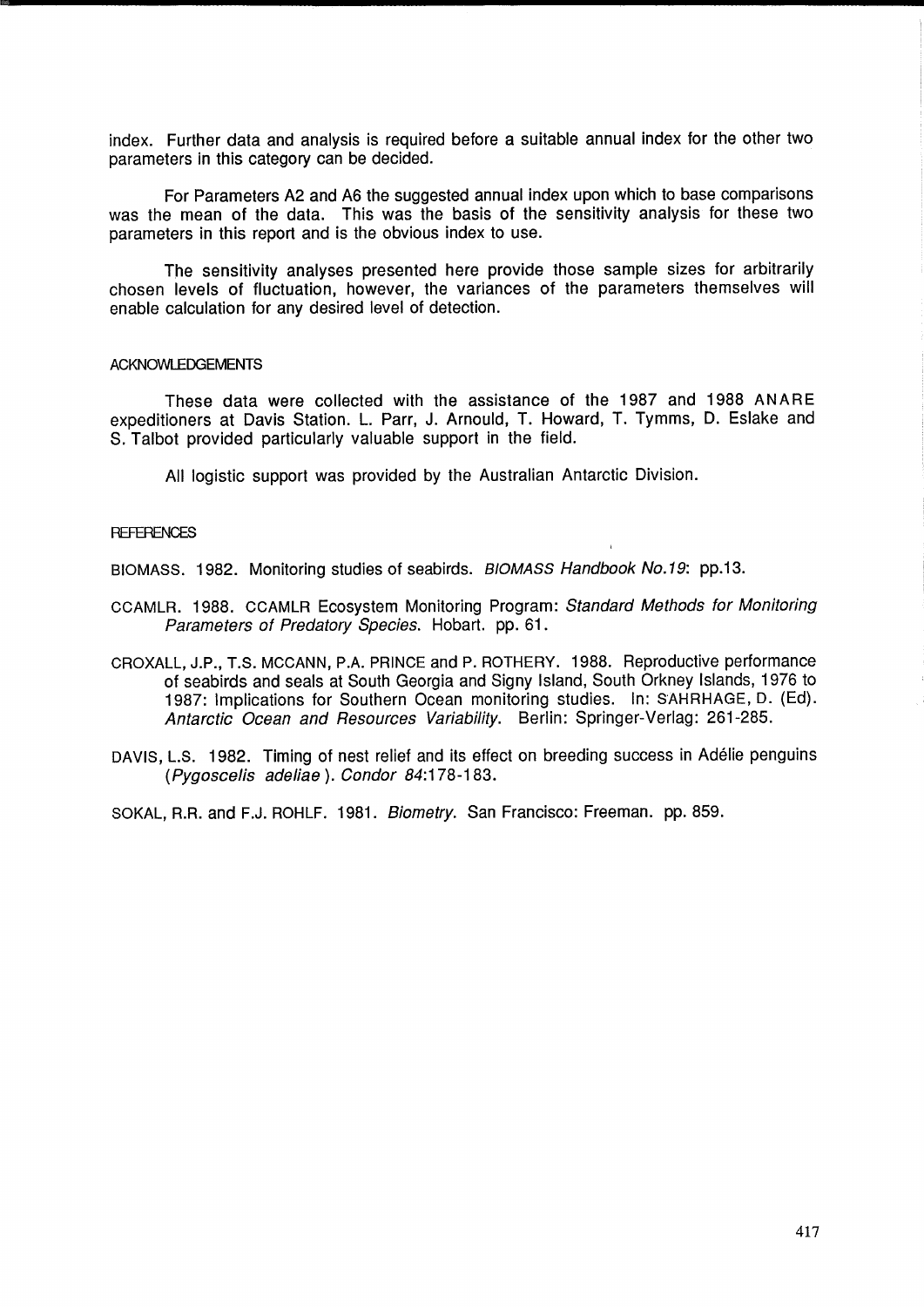Table 1: Counts of surviving chicks in Magnetic Island study colonies - late January 1989. Number of independent counts (n), mean (x), and standard deviation (sd) are indicated.

| Colony | n      |           | sd           |
|--------|--------|-----------|--------------|
|        | э<br>3 | 162<br>53 | 3.03<br>1.00 |
| 3      |        | 104<br>74 | 6.38<br>3.74 |

Table 2: Parameter A1: Adult weight on arrival at breeding colony (1987 data). Sample size = number of arriving penguins that must be weighed.

|                                                                   |                                       | Statistical Power (P) |                    |          |
|-------------------------------------------------------------------|---------------------------------------|-----------------------|--------------------|----------|
|                                                                   |                                       | 0.6                   | 0.8                | 0.9      |
| Sample sizes required for two years of monitoring and $a = 0.05$  |                                       |                       |                    |          |
| Smallest Difference (d)<br>(% Current Value)                      | $5\%$ )<br>(10%)<br>(20%)<br>$(30\%)$ | 42<br>12<br>5<br>2    | 66<br>19<br>5<br>3 | 88<br>25 |
| Sample sizes required for five years of monitoring and $a = 0.10$ |                                       |                       |                    |          |
| Smallest Difference (d)<br>(% Current Value)                      | (5%)<br>$(10\%)$                      | 30<br>9               | 51<br>14           | 71<br>20 |

Table 3: Parameter A2: Length of the first incubation shift (males). Sample size = number of nests that must be monitored.

|                                                                   |                 | Statistical Power (P) |          |          |
|-------------------------------------------------------------------|-----------------|-----------------------|----------|----------|
|                                                                   |                 | 0.6                   | 0.8      | 0.9      |
| Sample sizes required for two years of monitoring and $a = 0.05$  |                 |                       |          |          |
| Smallest Difference (d)<br>(% Current Value)                      | (10%)<br>$20\%$ | 34<br>9               | 54<br>14 | 72<br>19 |
|                                                                   | $(30\%)$        | 5                     |          | 9        |
| Sample sizes required for five years of monitoring and $a = 0.10$ |                 |                       |          |          |
| Smallest Difference (d)                                           | (10%)           | 33                    | 53       | 71       |
| (% Current Value)                                                 | 20%             | 9                     | 14       | 18       |
|                                                                   | 30%             | 4                     | 6        | 8        |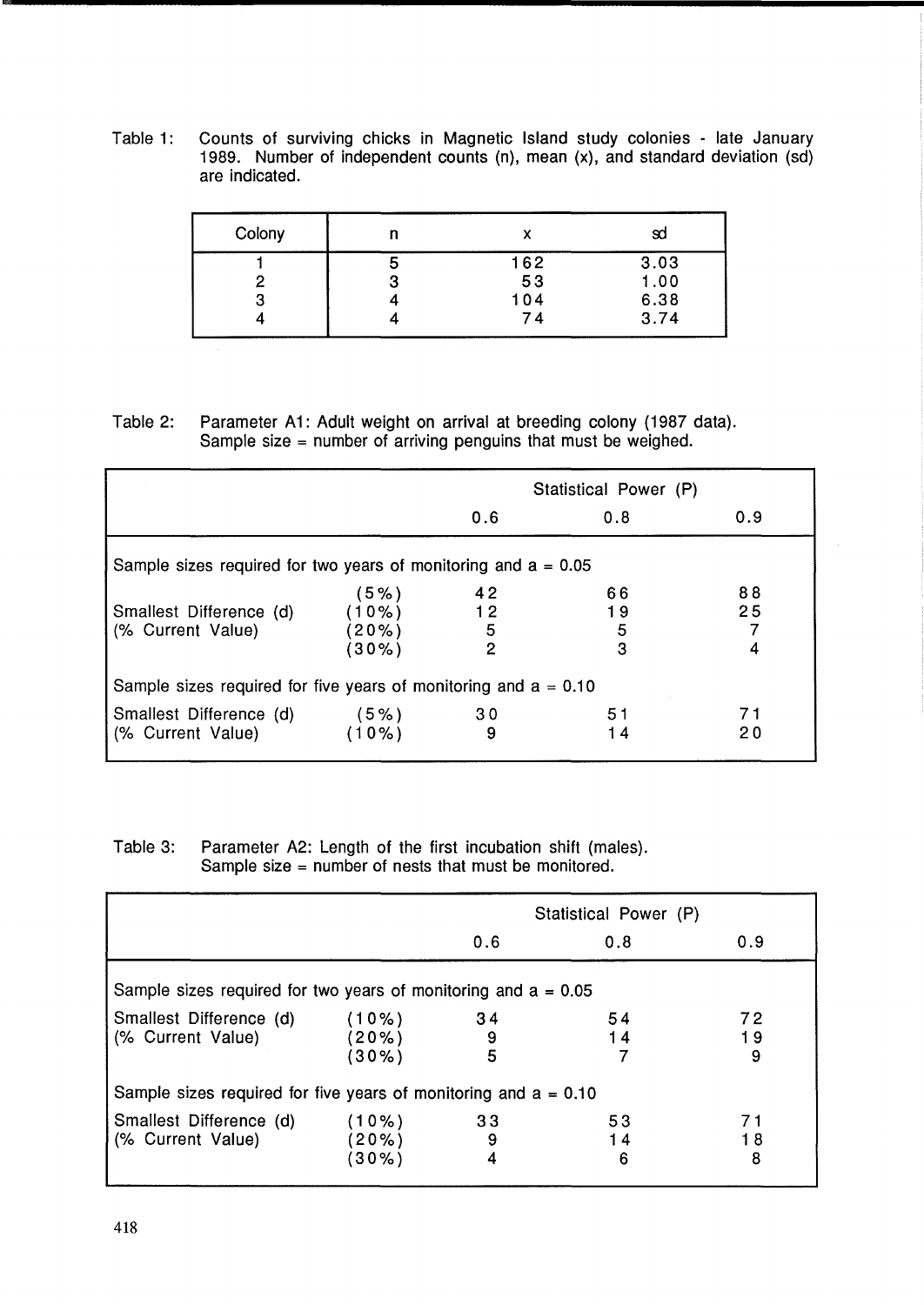|                                                                  |               | Statistical Power (P) |         |    |  |
|------------------------------------------------------------------|---------------|-----------------------|---------|----|--|
|                                                                  |               | 0.9<br>0.6<br>0.8     |         |    |  |
| Sample sizes required for two years of monitoring and $a = 0.05$ |               |                       |         |    |  |
| Smallest Difference (d)                                          | (10%)         | 24                    | 38      | 51 |  |
| (% Current Value)                                                | (20%)<br>(30% | 4                     | 10<br>5 | 14 |  |

# Table 4: Parameter A2: Length of the first incubation shift (females). Sample size = number of nests that must be monitored.

Table 5: Parameter AS: Duration of foraging trips (post-hatching trip 1). Sample size  $=$  number of nests that must be monitored.

|                                                                  |          | Statistical Power (P) |     |     |  |
|------------------------------------------------------------------|----------|-----------------------|-----|-----|--|
|                                                                  |          | 0.6<br>0.9<br>0.8     |     |     |  |
| Sample sizes required for two years of monitoring and $a = 0.05$ |          |                       |     |     |  |
| Smallest Difference (d)                                          | (10%)    | 165                   | 264 | 352 |  |
| (% Current Value)                                                | $(20\%)$ | 42                    | 67  | 89  |  |

Table 6: Parameter A6: Breeding success.

Sample size = number of independent counts of colony that must be made.

|                                                                   | Statistical Power (P)                |     |     |        |  |  |
|-------------------------------------------------------------------|--------------------------------------|-----|-----|--------|--|--|
|                                                                   |                                      | 0.6 | 0.8 | 0.9    |  |  |
| Sample sizes required for two years of monitoring and $a = 0.05$  | Colony 3 - late January chick counts |     |     |        |  |  |
| Smallest Difference (d) (10%)<br>(% Current Value)                | (20%)                                | 5   |     | 9<br>3 |  |  |
| Colony 4 - late January chick counts                              |                                      |     |     |        |  |  |
| Sample sizes required for five years of monitoring and $a = 0.10$ |                                      |     |     |        |  |  |
| Smallest Difference (d) (10%)<br>(% Current Value)                | $(10\%)$                             | 4   | 5   | 2      |  |  |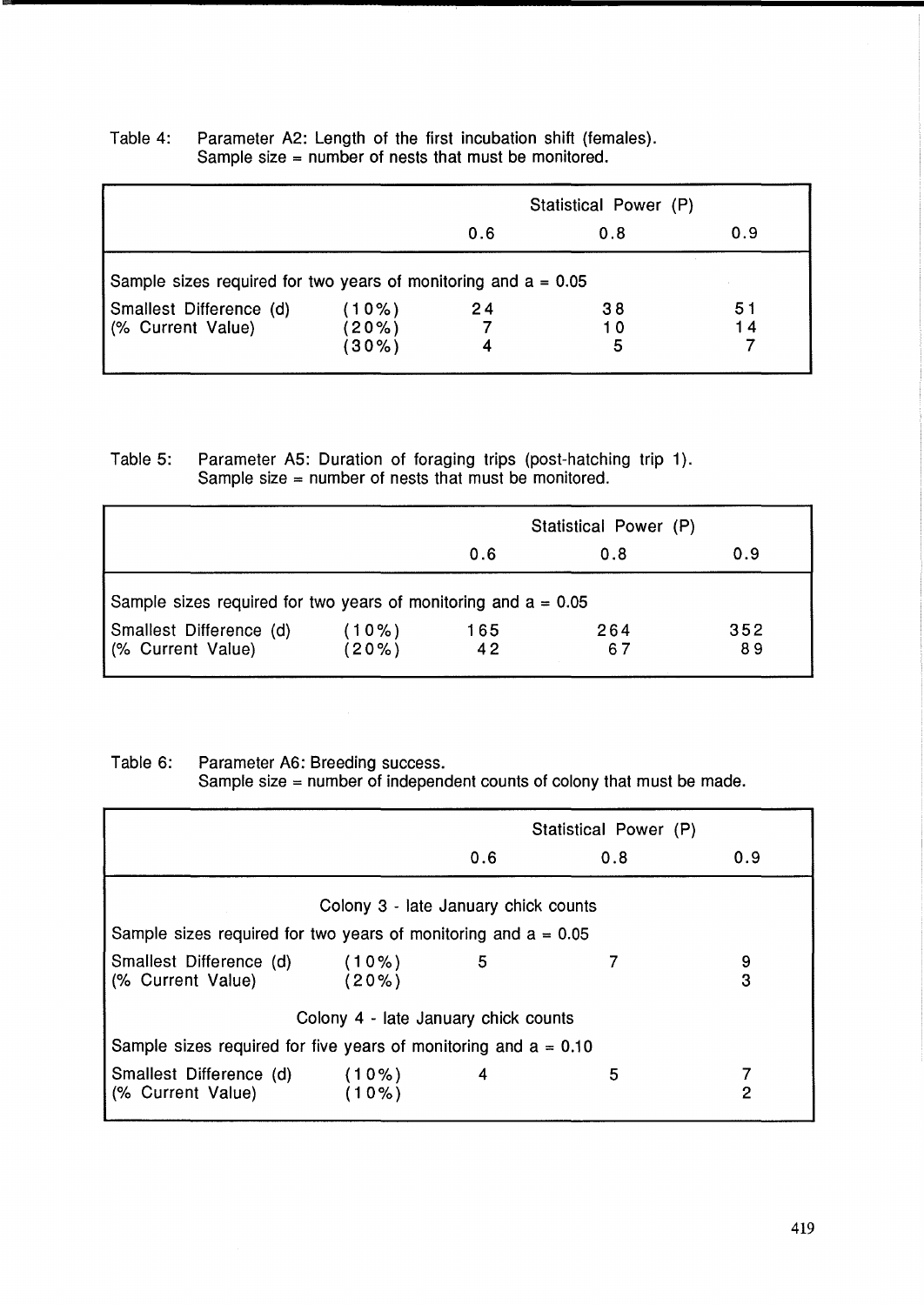|                                                                  |                | Statistical Power (P) |         |          |
|------------------------------------------------------------------|----------------|-----------------------|---------|----------|
|                                                                  |                | 0.6                   | 0.8     | 0.9      |
| Sample sizes required for two years of monitoring and $a = 0.05$ |                |                       |         |          |
|                                                                  | (5%)           | 71                    | 113     | 150      |
| Smallest Difference (d)<br>(% Current Value)                     | (10%)<br>(20%) | 21<br>6               | 33<br>8 | 43<br>10 |

 $\mathcal{A}$ 

Table 7: Parameter A7: Chick weight at fledging (2 to 21 February 1988). Sample size = number of fledging chicks that must be weighed.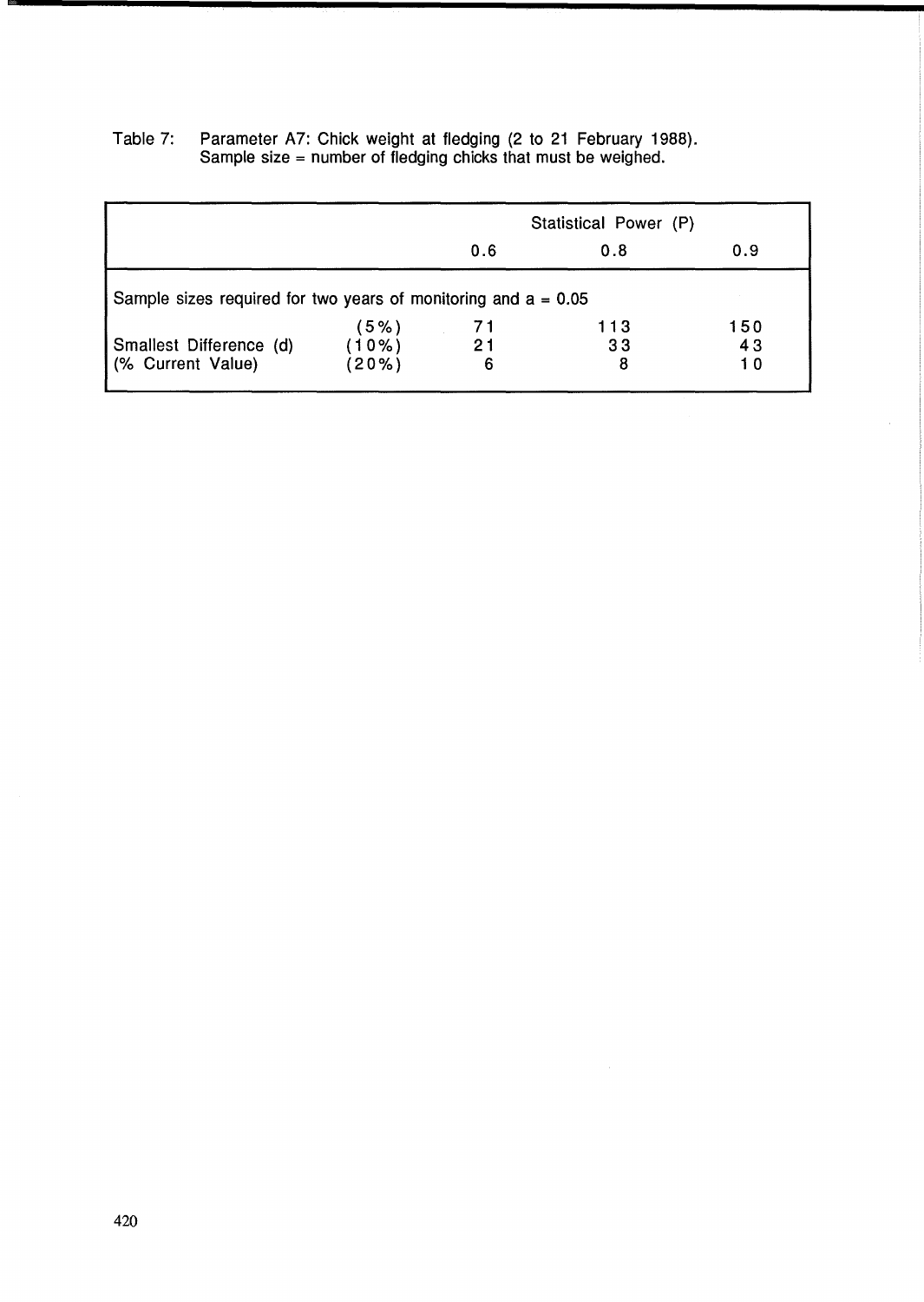



4.0 4.5 5.0 5.5 6.0 6.5 7.0 7.5 17 Oct 1988

a. 17 October 1987

10

 $0\downarrow$ <br>4.0 4.5

b. 17 October 1988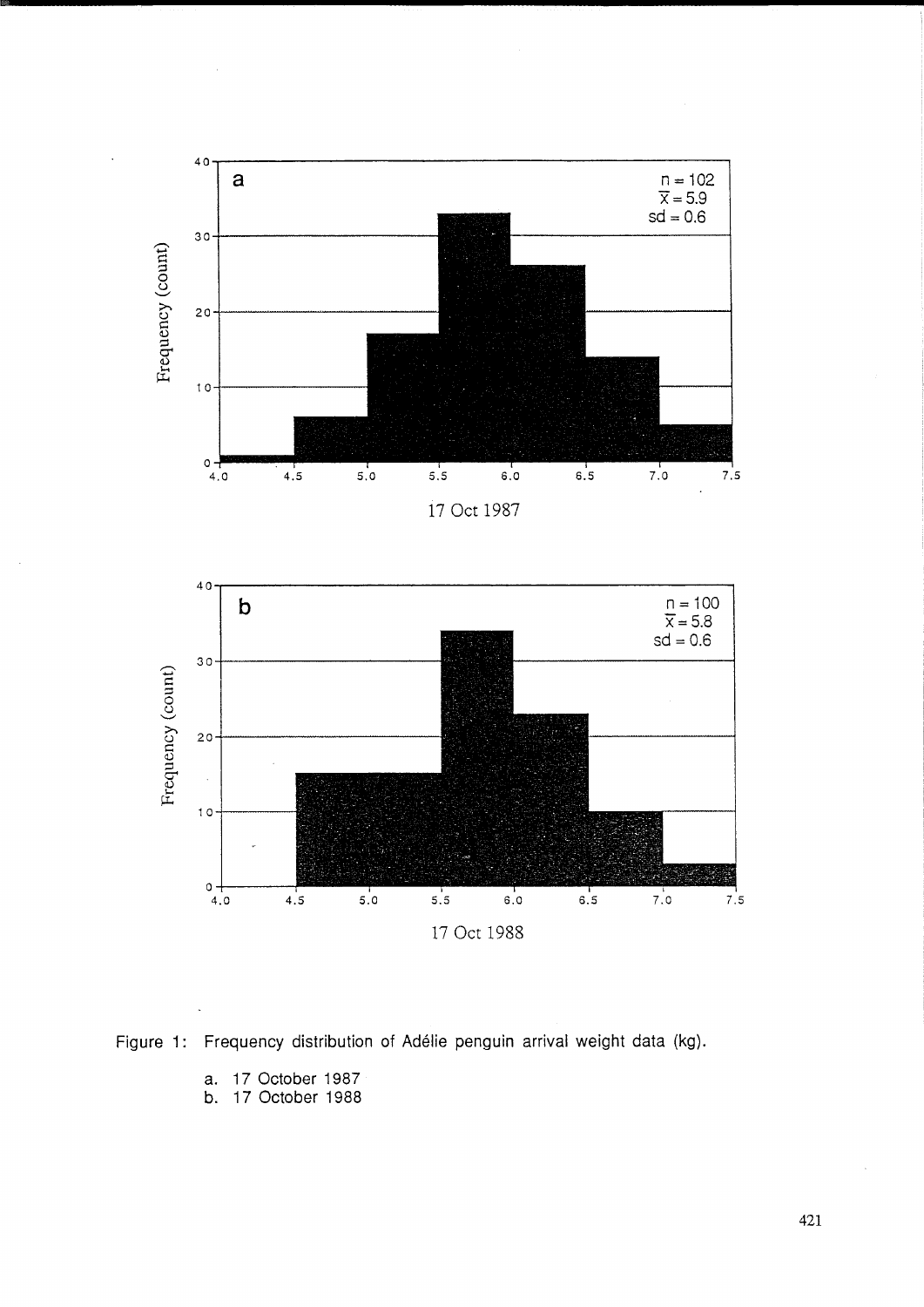



- a. Turner colony male
- b. Turner colony female
- c. East colony male
- d. East colony female
- e. Both colonies male
- f. Both colonies female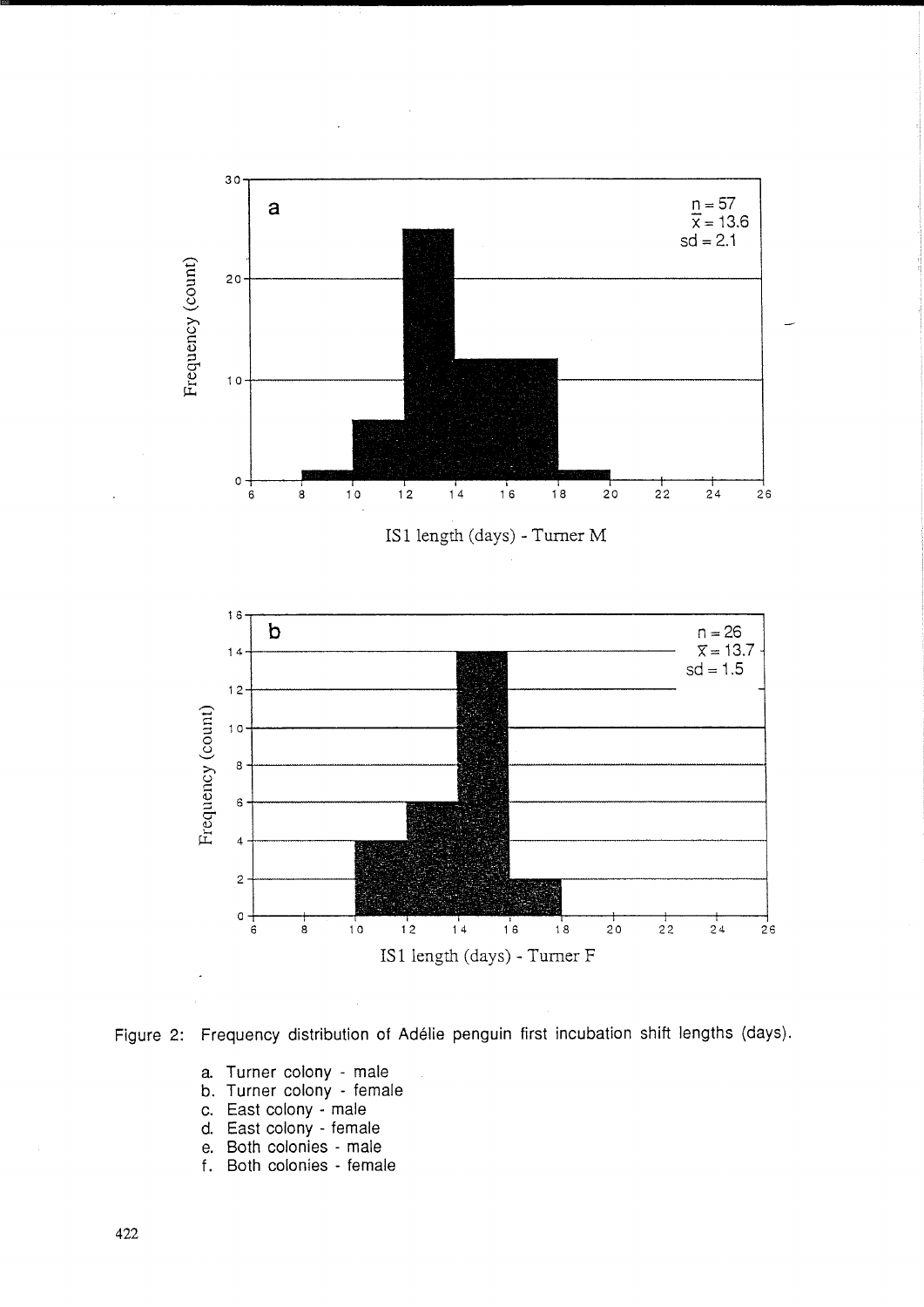

Figure 2 (continued)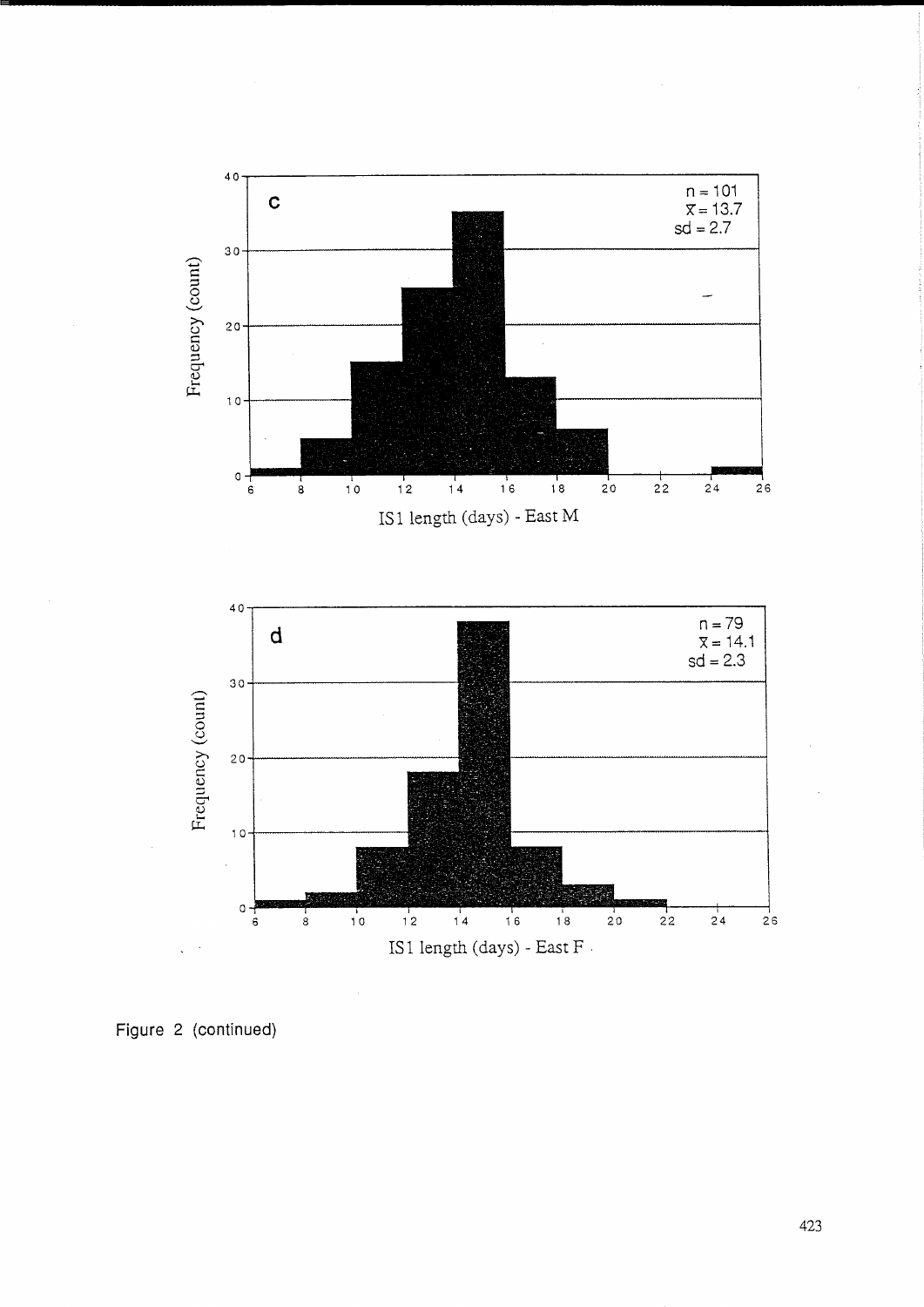

 $\bar{\phantom{a}}$ 

Figure 2 (continued)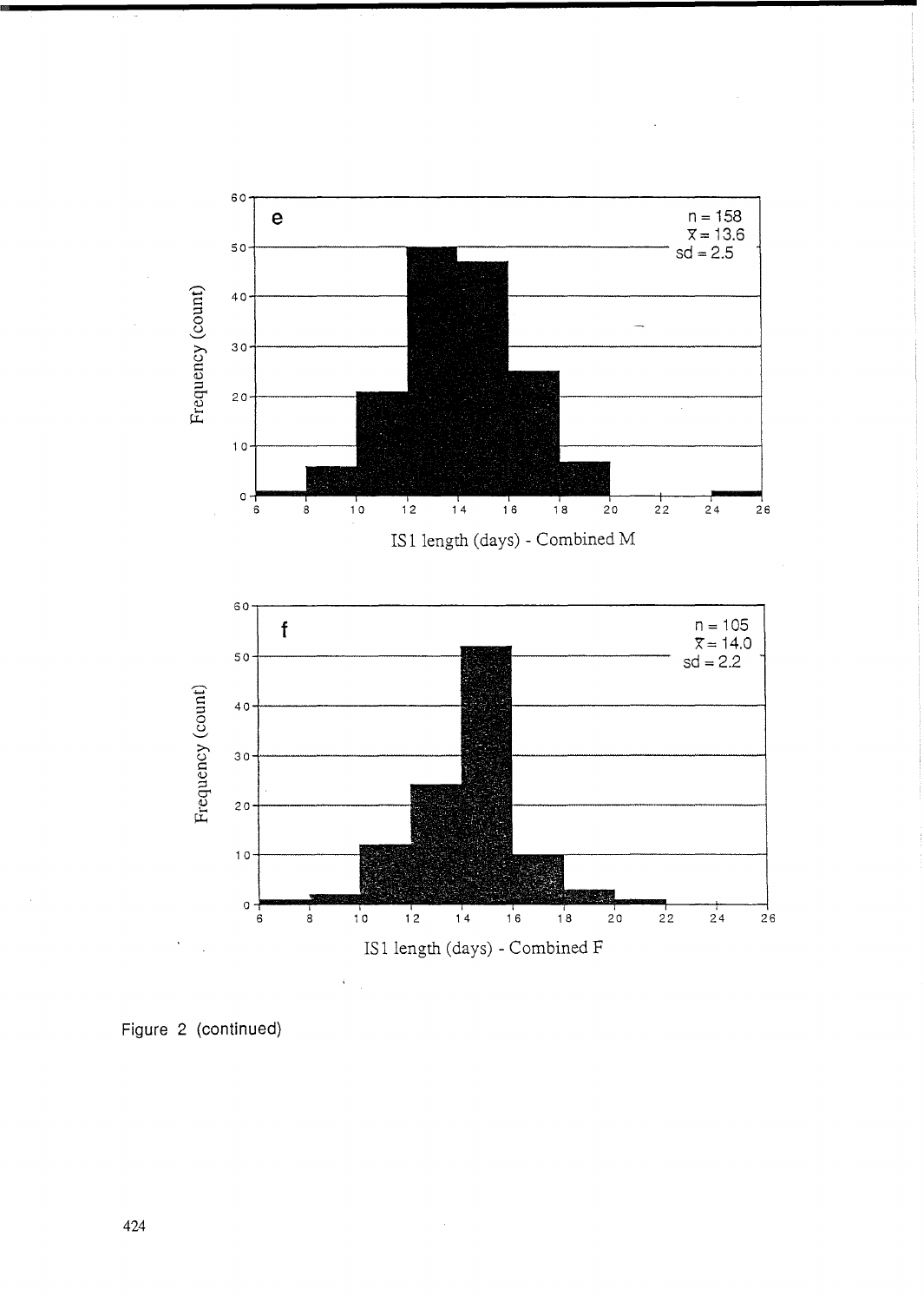

Combined PH1 foraging trip length (hours)

Figure 3: Frequency distribution of Adélie penguin first post-hatch foraging trip lengths.<br>Sexes and colonies combined.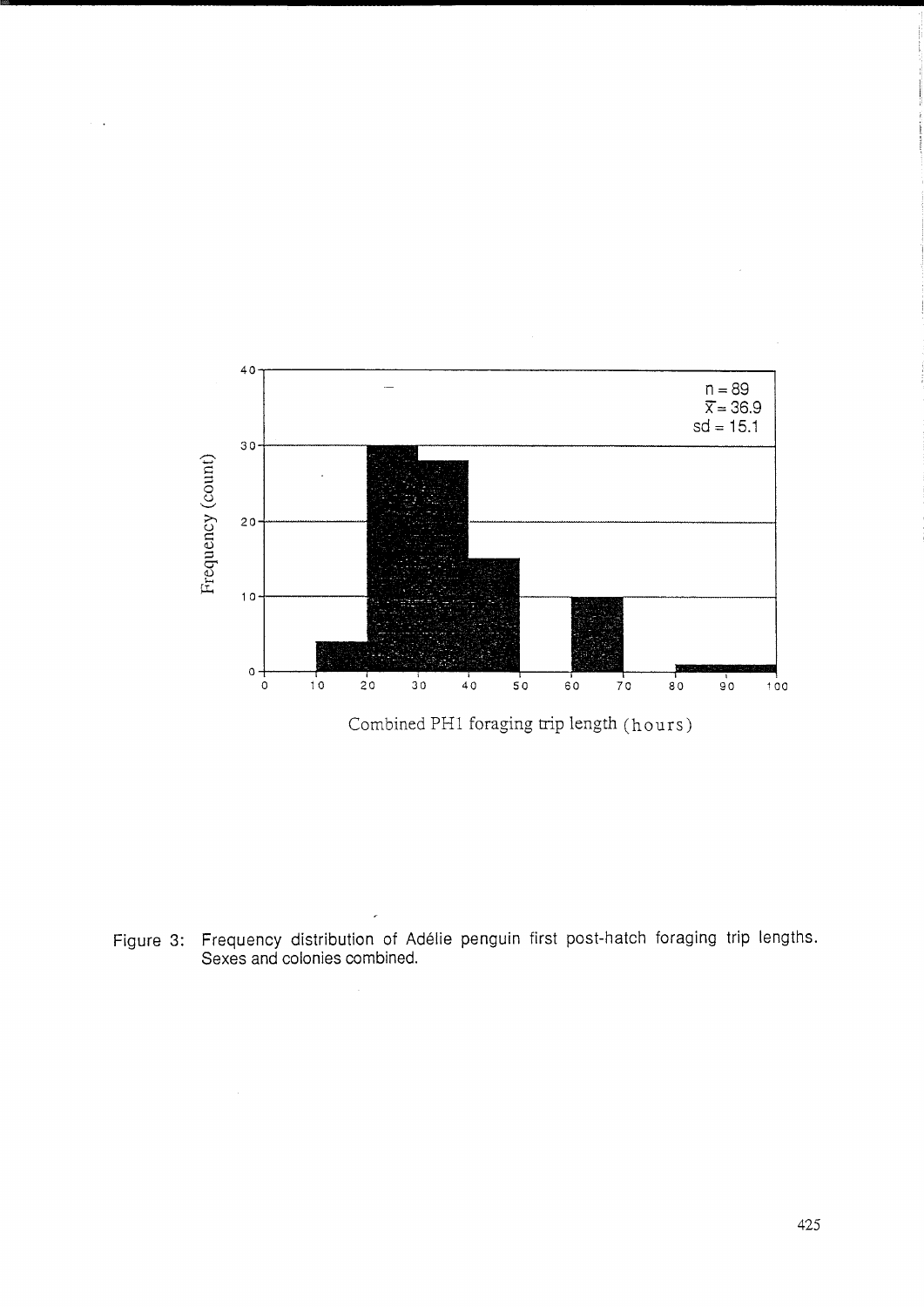



Figure 4: Frequency distribution of Adélie penguin chick fledging weights (kg).

a. 2 to 6 February 1988 b. 7 to 11 February 1988

- c. 12 to 16 February 1988
- 
- d. 17 to 21 February 1988<br>e. 2 to 21 February 1988 combined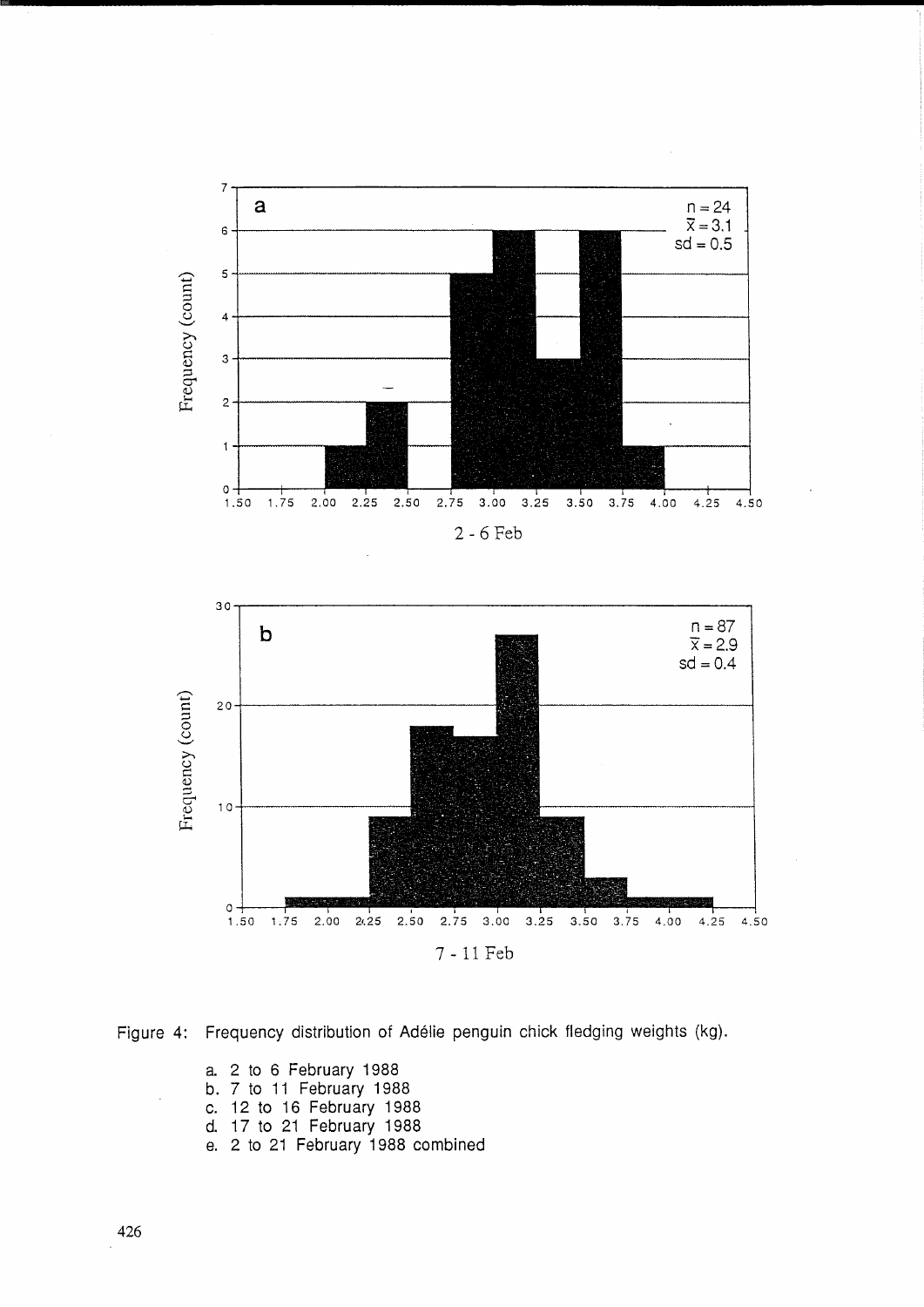



Figure 4 (continued)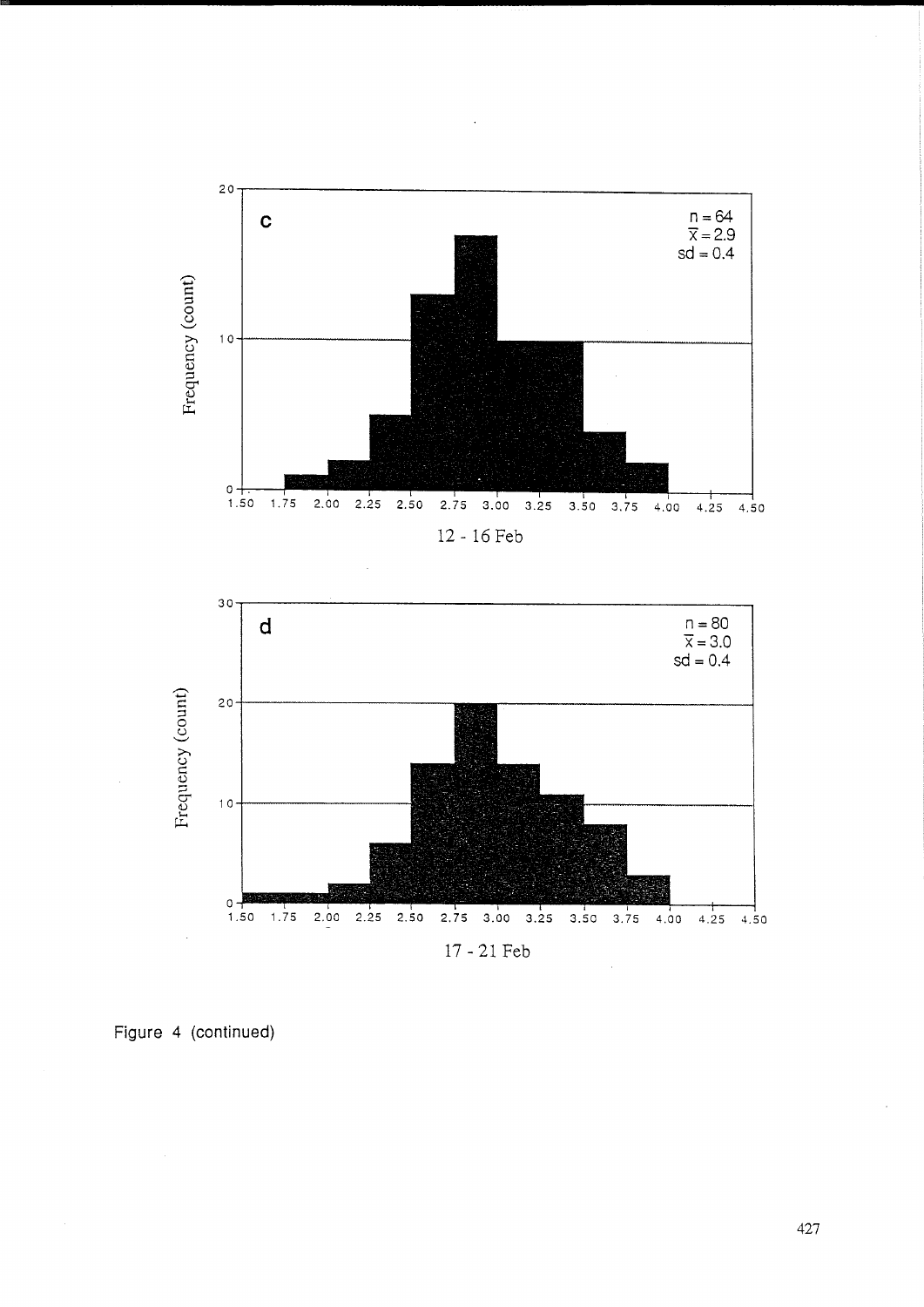

Figure 4 (continued)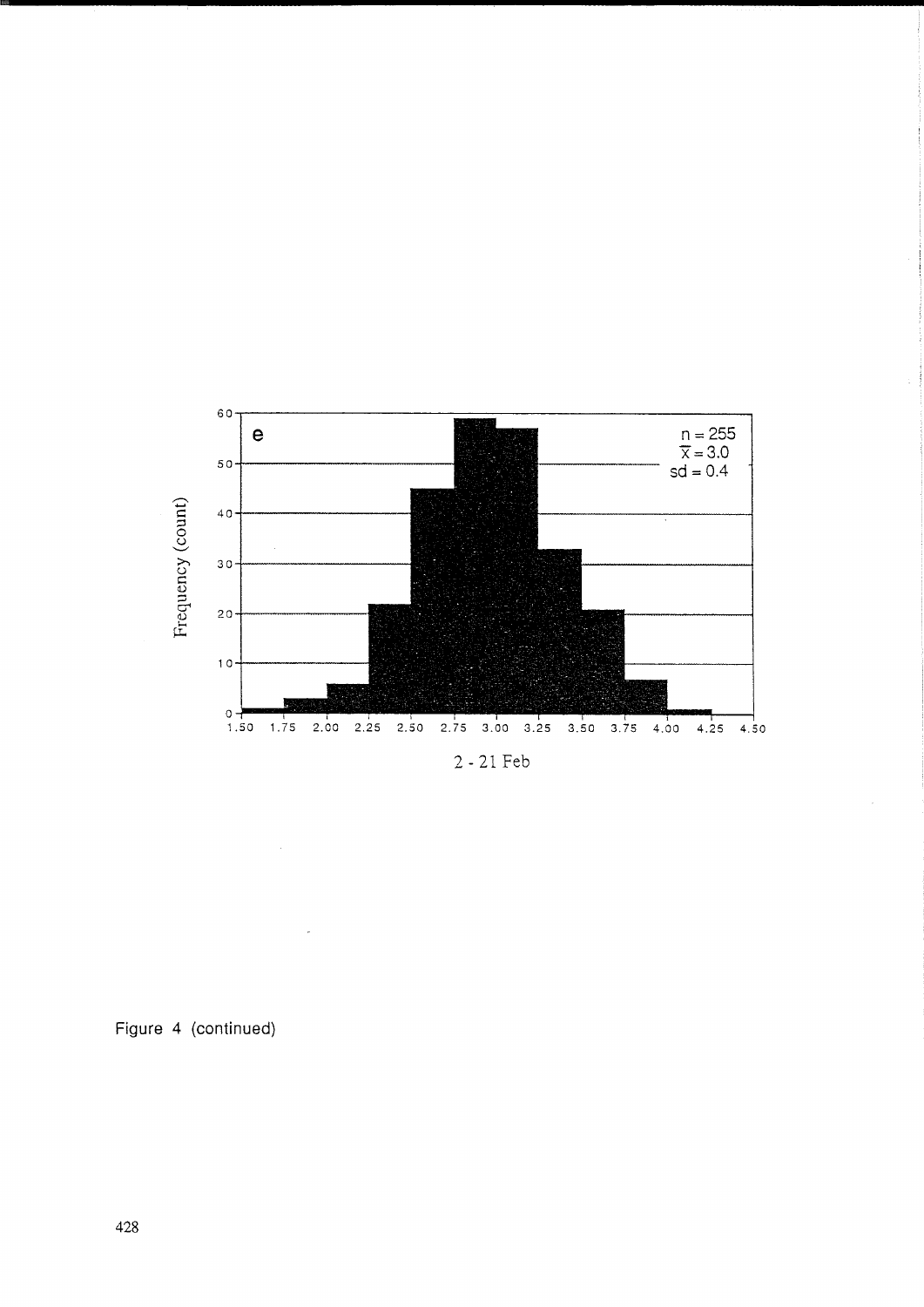### Liste des tableaux

- Tableau 1: Dénombrement des poussins ayant survécu dans les colonies d'étude de l'île Magnetic, fin janvier 1989. Le nombre de denombrements independants  $(n)$ , la moyenne  $(x)$ , et l'écart-type  $(sd)$  sont indiqués.
- Tableau 2: Paramètre A1: Poids des adultes à l'arrivée à la colonie de reproduction (données de 1987). Taille de l'échantillon = nombre de manchots qui arrivent et doivent être pesés.
- Tableau 3: Paramètre A2: Durée du premier tour d'incubation (mâles). Taille de l'échantillon = nombre de nids à contrôler.
- Tableau 4: Paramètre A2: Durée du premier tour d'incubation (femelles). Taille de l'échantillon = nombre de nids à contrôler.
- Tableau 5: Paramètre A5: Durée des sorties alimentaires (sortie 1 après l'éclosion). Taille de l'échantillon = nombre de nids à contrôler.
- Tableau 6: Paramètre A6: Réussite de la reproduction. Taille de I'echantillon = nombre de denombrements independants de la colonie a effectuer.
- Tableau 7: Paramètre A7: Poids des jeunes à la première mue (2 au 21 février 1988). Taille de l'échantillon = nombre de jeunes en mue à peser.

# Liste des figures

- Figure 1: Distribution de fréquence des données de poids à l'arrivée du manchot Adélie (kg) .
	- a. 17 octobre 1987
	- b. 17 octobre 1988
- Figure 2: Distribution de fréquence de durée du premier tour d'incubation du manchot Adélie (jours)
	- a. Colonie Turner males
	- b. Colonie Turner femelles
	- c. Colonie Est males
	- d. Colonie Est femelles
	- e. Les deux colonies males
	- f. Les deux colonies femelles
- Figure 3: Distribution de fréquence de durée de la première sortie alimentaire après éclosion du manchot Adélie. Sexes et colonies combinés.
- Figure 4: Distribution de frequence de poids des jeunes manchots Adelie a la premiere mue (kg).
	- a. du 2 au 6 fevrier 1988
	- b. du 7 au 11 fevrier 1988
	- c. du 12 au 16 fevrier 1988
	- d. du 17 au 21 février 1988
	- e. du 2 au 21 février 1988 combinés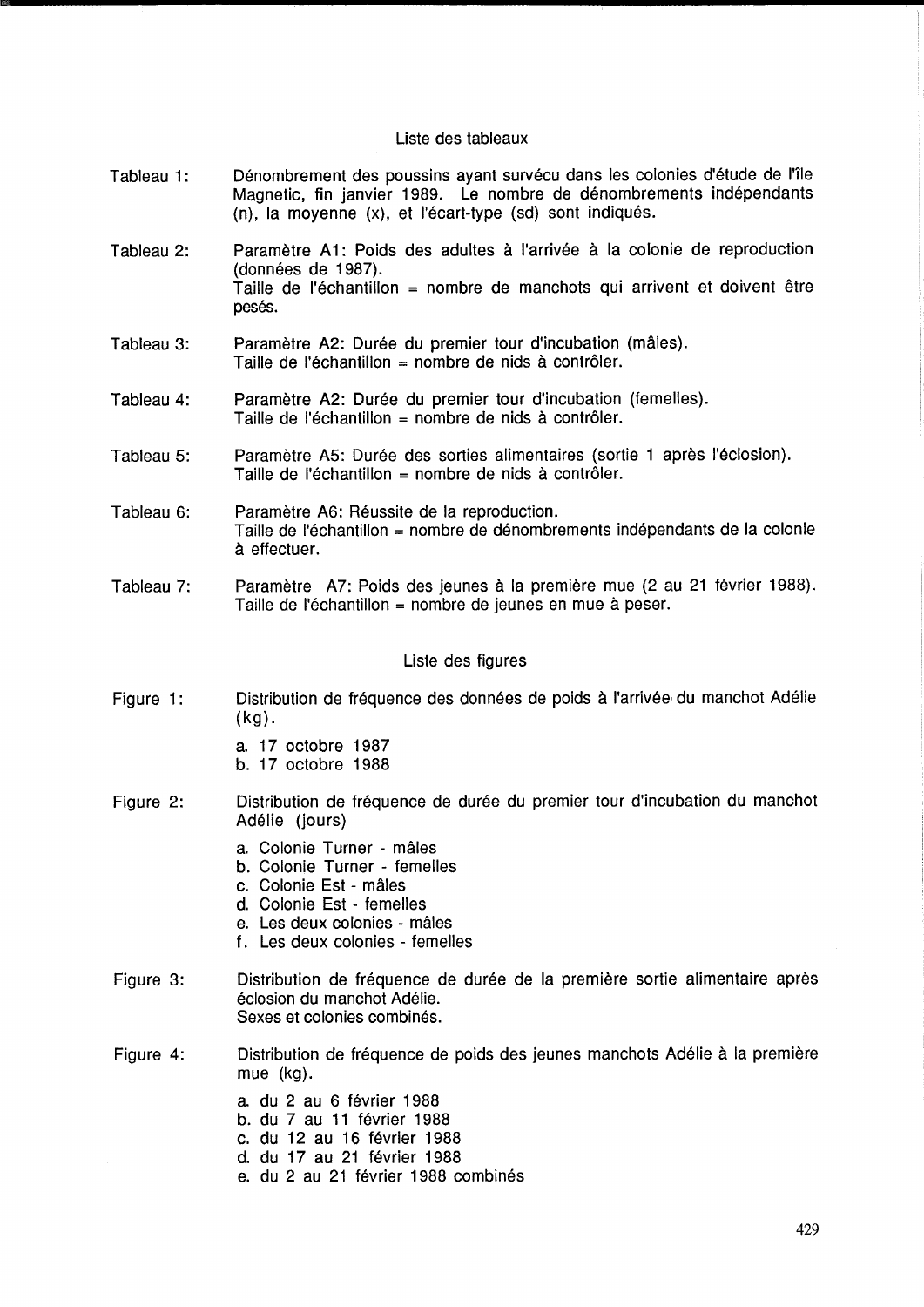### Список таблиц

- Результаты учета численности выживших птенцов в изучаемых Таблица 1: колониях на острове Магнетик. Указано количество отдельных подсчетов (n), средние величины (x) и стандартное отклонение (sd).
- Таблица 2: Параметр А1: вес взослых особей по прибытии в гнездовую колонию (по данным 1987 г.). Размер пробы = число прибывающих в колонию пингвинов, которые должны быть взвешены.
- Параметр А2: продолжительность первой инкубационной смены Таблица 3: (самцы). Размер пробы = число гнезд, за которыми следует вести наблюдения.
- Параметр А2: продолжительность первой инкубационной смены Таблица 4. (самки). Размер пробы = число гнезд, за которыми следует вести наблюдения.
- Таблица 5: Параметр А5: продолжительность периодов кормления (первый постинкубационный период кормления). Размер пробы = число гнезд, за которыми следует вести наблюдения.
- Таблица 6: Параметр А6: репродуктивный успех. Размер пробы = необходимое количество отдельных подсчетов численности колонии
- Параметр А7: вес птенцов при оперении (2-12 февраля 1989 г.). Таблица 7: Размер пробы = количество оперяющихся птенцов, которых следует взвесить.

### Список рисунков

- Рисунок 1: Частотное распределение веса пингвинов Адели по прибытии в колонию (кг).
	- а. 17 октября 1987 г.
	- b. 17 октября 1988 г.
- Частотное распределение продолжительности (в днях) первой Рисунок 2: инкубационной смены пингвинов Адели.
	- а. колония Тернер самцы
	- **b.** колония Тернер самки
	- с. колония Восточная самцы
	- d. колония Восточная самки
	- е. обе колонии самцы
	- f. обе колонии самки.
- Рисунок 3: Частотное распределение продолжительности первого постинкубационного периода кормления в море пингвинов Адели. Пол и колонии совмещены.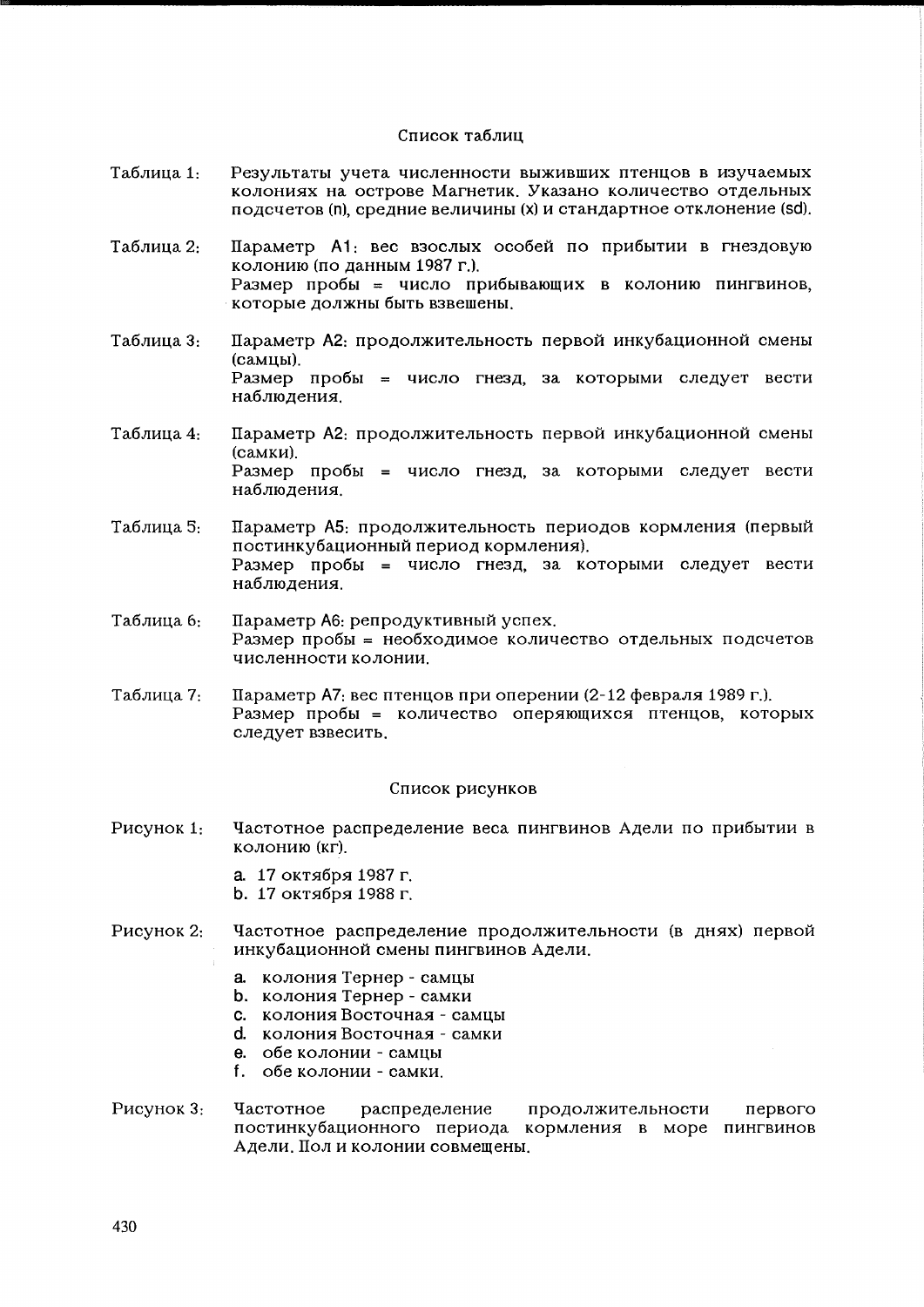- Pисунок 4: Частотное распределение веса птенцов пингвина Адели при оперении (в кг).
	- a.  $2-6$  deb. 1988 r.
	- b.  $7-11$  deb. 1988 r.
	- c.  $12-16$  фев. 1988 г.
	- d.  $17-21$  deb. 1988 r.
	- е. 2-21 фев. 1988 г. совместно.

## Lista de las tablas

- Tabla 1: Cuentas de los polluelos sobrevivientes en las colonias de estudio en la Isla Magnetic - a finales de enero 1989. Se indica número de cuentas independientes (n), media (x) y desviación cuadrática media (sd).
- Tabla 2: Parámetro A1: Peso del ejemplar adulto a la llegada a la colonia de reproducción (datos de 1987). Tamaño de la muestra = número de pingüinos que deben ser pesadosa la lIegada.
- Tabla 3: Parámetro A2: Duración del primer turno de incubación (machos). Tamaño de la muestra = número de nidos que deben ser observados.
- Tabla 4: Parámetro A2: Duración del primer turno de incubación (hembras). Tamaño de la muestra = número de nidos que deben ser observados.
- Tabla 5: Parámetro A5: Duración de los viajes de alimentación (primer viaje después del empolle). Tamaño de la muestra = número de nidos que deben ser observados.
- Tabla 6: Parámetro A6: Exito de reproducción. Tamaño de la muestra = número de cuentas independientes de la colonia que deben ser hechas.
- Tabla 7: A7: Peso del polluelo al emplumaje (2 al 21 de febrero 1988). Tamaño de la muestra = número de polluelos emplumando que deben ser pesados.

#### Lista de las figuras

- Figura 1: Distribución de la frecuencia de los datos de peso de llegada (kg) del pingüino Adelia.
	- a. 17 octubre 1987
	- b. 17 octubre 1988
- Figura 2: Distribución de la frecuencia de la duración (días) del primer turno de incubación del pingüino Adelia.
	- a. colonia Turner macho
	- b. colonia Turner hembra
	- c. colonia Este macho
	- d. colonia Este hembra
	- e. ambas colonias macho
	- f. ambas colonias hembras